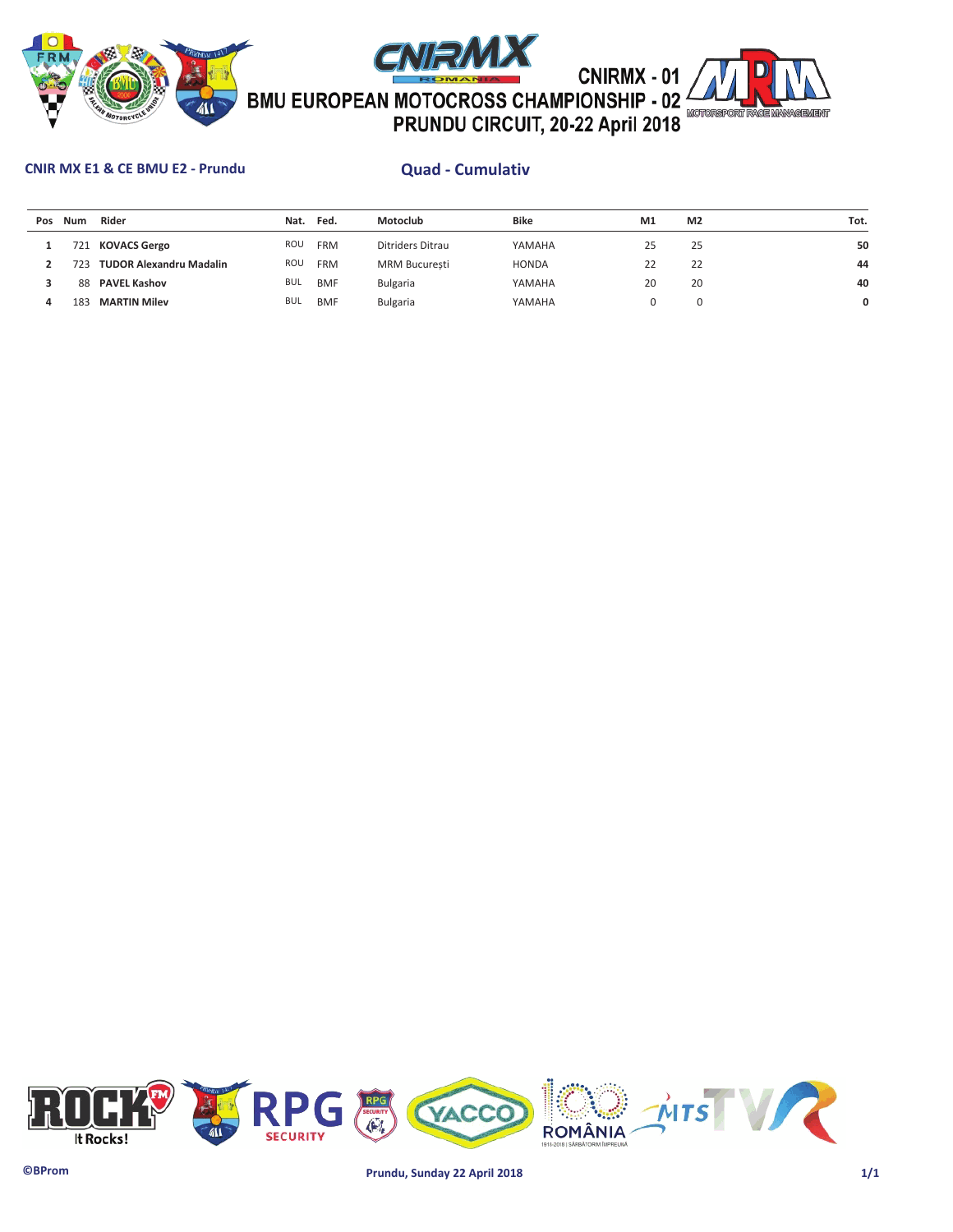





# CNIRMX - 01<br><sup>2</sup> CNIRMX - 01<br><sup>2</sup> PRUNDU CIRCUIT, 20-22 April 2018

## **CNIR MX E1 & CE BMU E2 - Prundu Quad - Mansa 1**

|                                                                                  |                                                               |                                | Classification after 7 Laps (12,110 Km) |            |       |                      |              |                                 |             |             |    |                                  | Winner Avg 39,002 Km/h |  |  |  |  |  |
|----------------------------------------------------------------------------------|---------------------------------------------------------------|--------------------------------|-----------------------------------------|------------|-------|----------------------|--------------|---------------------------------|-------------|-------------|----|----------------------------------|------------------------|--|--|--|--|--|
| Pos                                                                              | Num                                                           | Rider                          | Nat                                     | Fed        | Class | Motoclub             | Bike         | Laps                            | <b>Time</b> | <b>Best</b> | In | Diff first                       | Pts                    |  |  |  |  |  |
| 1                                                                                | 721                                                           | <b>KOVACS Gergo</b>            | ROU                                     | <b>FRM</b> | Quad  | Ditriders Ditrau     | YAMAHA       |                                 | 18:37.796   | 02:30.753   | 3  |                                  | 25                     |  |  |  |  |  |
|                                                                                  | 723                                                           | <b>TUDOR Alexandru Madalin</b> | ROU                                     | <b>FRM</b> | Quad  | <b>MRM Bucuresti</b> | <b>HONDA</b> |                                 | 19:21.860   | 02:31.491   |    | 44.064                           | 22                     |  |  |  |  |  |
| 3                                                                                | 88                                                            | <b>PAVEL Kashov</b>            | <b>BUL</b>                              | <b>BMF</b> | Quad  | Bulgaria             | YAMAHA       |                                 | 19:50.817   | 02:38.077   |    | 01:13.021                        | 20                     |  |  |  |  |  |
|                                                                                  | Best lap: nr 183 - Martin Miley 02:21.591 in lap 1 Avg 43.986 |                                |                                         |            |       |                      |              | Race Start: 21.04.2018 17:31:30 |             |             |    | Race Finish: 21.04.2018 17:51:28 |                        |  |  |  |  |  |
| Not classified - Minimum percentage of leader total laps (rounding up) (75% - 6) |                                                               |                                |                                         |            |       |                      |              |                                 |             |             |    |                                  |                        |  |  |  |  |  |
|                                                                                  | 183                                                           | <b>Martin Milev</b>            | <b>BUL</b>                              |            | Quad  | Bulgaria             | YAMAHA       |                                 | 2           | 06:04.062   | ٠  |                                  | Ω                      |  |  |  |  |  |

The results are provisional until the end of the protest limit and according to Jury ratification. **Printing time: 17.51** Time limit for protest expires 30 m. after pubblication of the results.

**Printing time: 17:51**

**ROMÂNIA** 

Race director: Panteley Naydev The clerk of the course: Sabin Olariu Chief timekeeper: Bogdan Minciuna





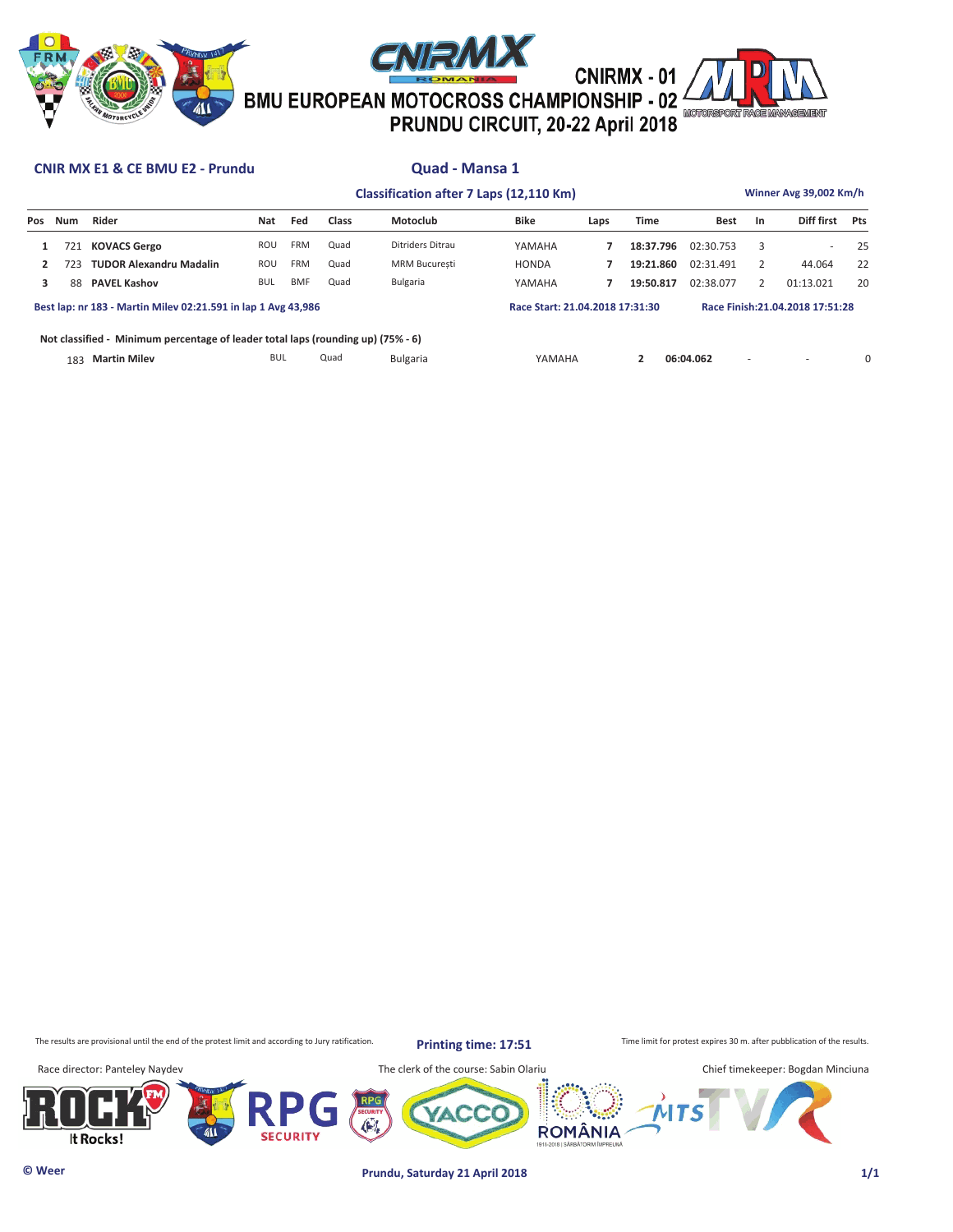





**Classification after 7 Laps (12,110 Km) Winner Avg 39,088 Km/h**

## **CNIR MX E1 & CE BMU E2 - Prundu Quad - Mansa 2**

| <b>Classification after 7 Laps (12,110 Km)</b> |  |  |  |  |
|------------------------------------------------|--|--|--|--|
|------------------------------------------------|--|--|--|--|

| Pos                                                           | Num | Rider                                                                            | Nat        | Fed        | <b>Class</b> | Motoclub             | <b>Bike</b>                     | Laps | <b>Time</b> | <b>Best</b>                      | <b>In</b>   | Diff first | Pts |
|---------------------------------------------------------------|-----|----------------------------------------------------------------------------------|------------|------------|--------------|----------------------|---------------------------------|------|-------------|----------------------------------|-------------|------------|-----|
|                                                               | 721 | <b>KOVACS Gergo</b>                                                              | ROU        | <b>FRM</b> | Quad         | Ditriders Ditrau     | YAMAHA                          |      | 18:35.335   | 02:29.866                        |             |            | 25  |
| $\overline{2}$                                                | 723 | <b>TUDOR Alexandru Madalin</b>                                                   | ROU        | <b>FRM</b> | Quad         | <b>MRM Bucuresti</b> | <b>HONDA</b>                    |      | 19:14.202   | 02:33.436                        |             | 38.867     | 22  |
| 3                                                             | 88  | <b>PAVEL Kashov</b>                                                              | BUL        | <b>BMF</b> | Quad         | Bulgaria             | YAMAHA                          |      | 20:20.717   | 02:37.750                        |             | 01:45.382  | 20  |
| Best lap: nr 721 - Kovacs Gergo 02:29.866 in lap 2 Avg 41,557 |     |                                                                                  |            |            |              |                      | Race Start: 22.04.2018 10:39:05 |      |             | Race Finish: 22.04.2018 10:59:29 |             |            |     |
|                                                               |     | Not classified - Minimum percentage of leader total laps (rounding up) (75% - 6) |            |            |              |                      |                                 |      |             |                                  |             |            |     |
|                                                               | 183 | <b>Martin Milev</b>                                                              | <b>BUL</b> |            | Quad         | <b>Bulgaria</b>      | YAMAHA                          |      |             |                                  | Non Partito |            | Ω   |

The results are provisional until the end of the protest limit and according to Jury ratification. **Printing time: 10:59** Time limit for protest expires 30 m. after pubblication of the results.

**Printing time: 10:59**





Race director: Panteley Naydev The clerk of the course: Sabin Olariu Chief timekeeper: Bogdan Minciuna **ROMÂNIA** 

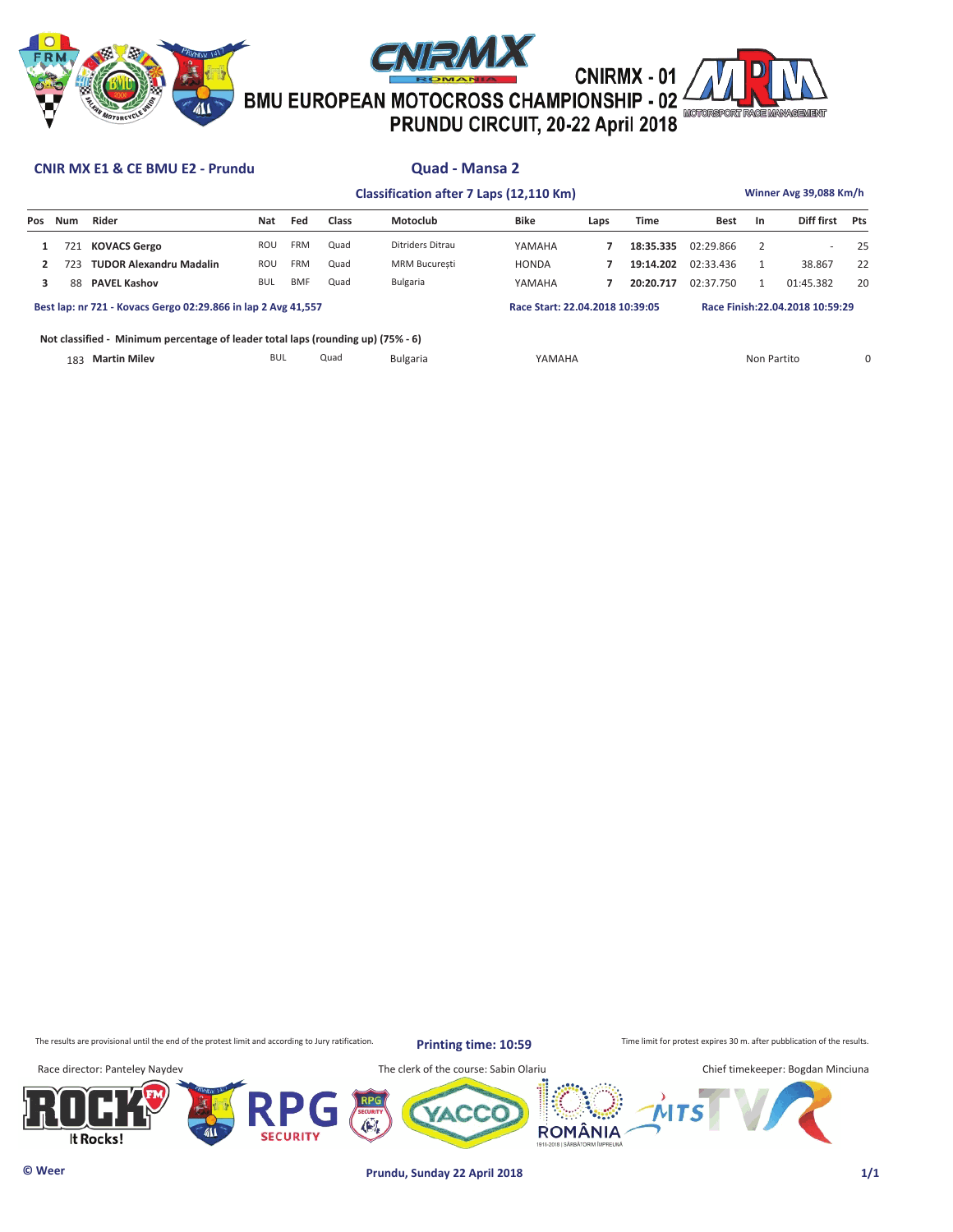





## **CNIR MX E1 & CE BMU E2 - Prundu Quad - Antrenament Oficial**

**Classification**

| Pos | N°  | Rider                   | Nat        | Fed        | Class | Motoclub             | <b>Bike</b>  | Laps | <b>Best</b> | In. | Diff first | Diff prev | Avg   |
|-----|-----|-------------------------|------------|------------|-------|----------------------|--------------|------|-------------|-----|------------|-----------|-------|
|     | 183 | <b>MARTIN Milev</b>     | <b>BUL</b> | <b>BMF</b> | Quad  | Bulgaria             | YAMAHA       | 4    | 02:21.133   | 4   |            | ۰         | 44.13 |
|     |     | 721 KOVACS Gergo        | <b>ROU</b> | <b>FRM</b> | Quad  | Ditriders Ditrau     | YAMAHA       |      | 02:32.931   |     | 11.798     | 11.798    | 40.72 |
|     | 723 | TUDOR Alexandru Madalin | <b>ROU</b> | <b>FRM</b> | Quad  | <b>MRM Bucuresti</b> | <b>HONDA</b> | 4    | 02:34.879   |     | 13.746     | 01.948    | 40.21 |
|     | 88  | <b>PAVEL Kashov</b>     | <b>BUL</b> | <b>BMF</b> | Quad  | Bulgaria             | YAMAHA       | 4    | 02:44.545   |     | 23.412     | 09.666    | 37.85 |
|     |     |                         |            |            |       |                      |              |      |             |     |            |           |       |

**Race Start: 21.04.2018 13:53:33 Race Finish: 21.04.2018 14:09:52** 

The results are provisional until the end of the protest limit and according to Jury ratification.

**Printing time: 14:09**

Time limit for protest expires 30 m. after pubblication of the results.

Race director: Panteley Naydev **The clerk of the course: Sabin Olariu** The clerk of the course: Sabin Olariu







**ROMÂNIA** 

**© Weer Prundu, Saturday 21 April 2018 1/1**